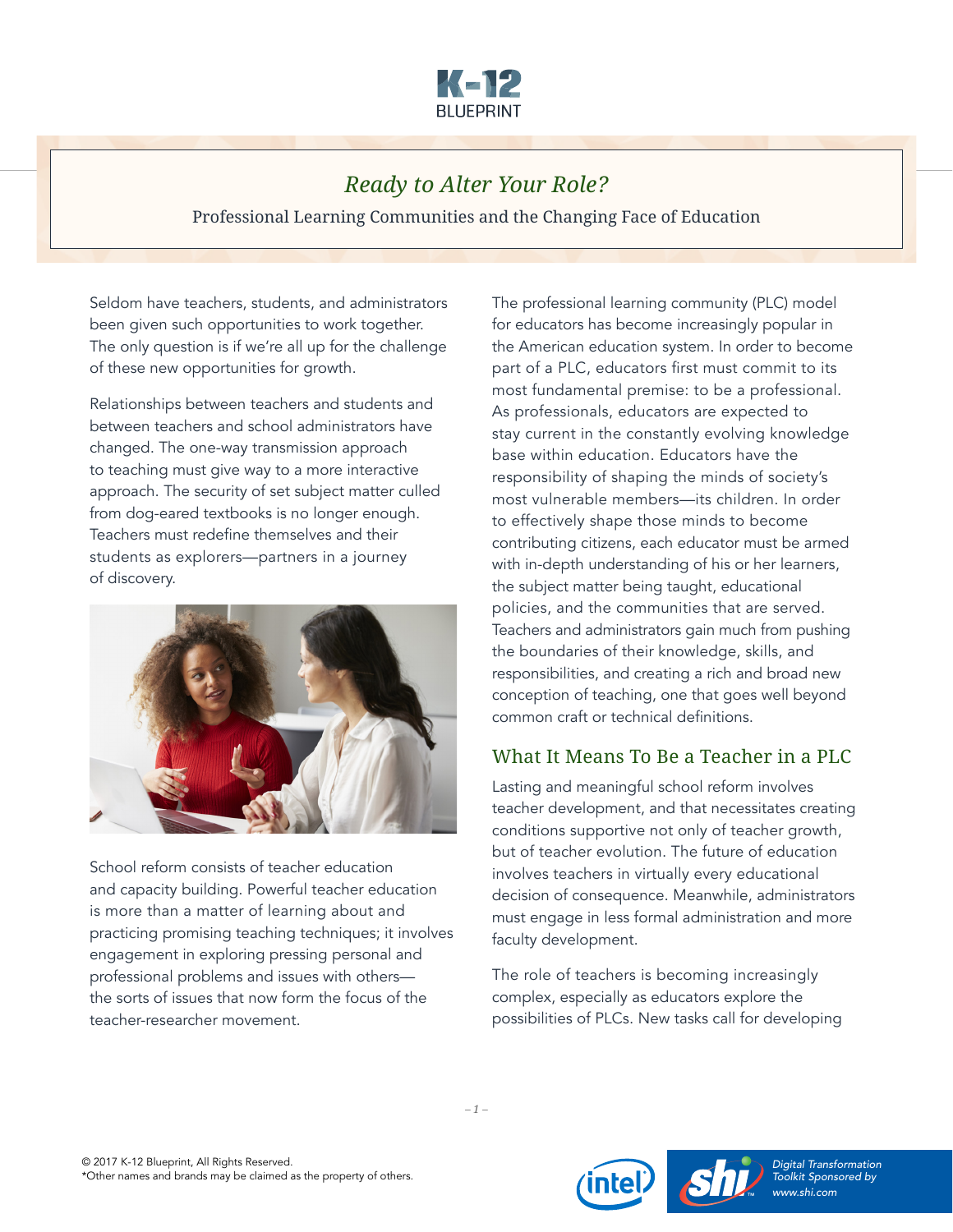new abilities while simultaneously setting aside cumbersome old habits. The only thing certain in this climate of change is that the student, the future citizen inheriting a host of unique challenges and opportunities, must be the star of the show.

Core teachers, who inevitably confront limitations in their content knowledge, need to reach out to other teachers for support. In addition, teachers are challenged not only to work in new ways with other teachers, but to also foster new and morecomplicated relationships with students, taking on the role of facilitator and tour guide.

The following are a few simple steps educators can use to increase their professional learning. These steps do not require a huge time commitment. They simply require a commitment to be the very best.

1. Join a professional organization for educators.

2. Read and share one article per week from an educational journal that relates to either the learners or the subject being taught.

3. Subscribe to an educational periodical to stay abreast of the latest developments in the field.

4. Every month, buy or borrow a book from the education section of a bookstore or library and study the book for 15 to 30 minutes each night.

## It Takes a Village

It is said that it "takes a whole village to raise a child." Similarly, it could be said that it takes a number of teachers working communally and in a variety of roles, yet sharing a unified purpose, to truly educate a child. PLCs allow teachers to teach one another and form committees in which to formulate, disseminate, and test ideas. Every faculty member possesses sufficient talent and skill to produce an extraordinary program, and in most

schools that assumption can be proved correct.

Community within schools is necessary for effective student learning for at least three reasons:

1. Students need clear and consistent messages about learning objectives and methods.

2. Teachers must take active responsibility for student success. And since any single teacher's influence on a student is affected by the actions of other staff, each teacher's responsibility to the student must extend beyond his or her classroom to the productivity of the school organization as a whole.

3. Teachers who collaborate with their colleagues are more likely to be effective with students, because they will benefit from expanded resources.

While these influences are real, teachers in a strong school community feel significant individual responsibility to maximize student success, regardless of student social background. Individual teacher responsibility becomes easier to assume if fortified by collective responsibility. But there are three obstacles that undermine many attempts at evolving the roles of teachers:

1. According to professional norms, most teachers want to be treated as autonomous professionals, and are thereby reluctant to become involved with their colleagues' teaching and students.

2. There are few organizational mechanisms that help teachers to carefully examine the success of all students and to discuss problems and possible remedies.

3. Differences in power within a staff can interfere with the process of reaching consensus on staff responsibilities for high expectations, both for students and for one another.

*– 2 –*



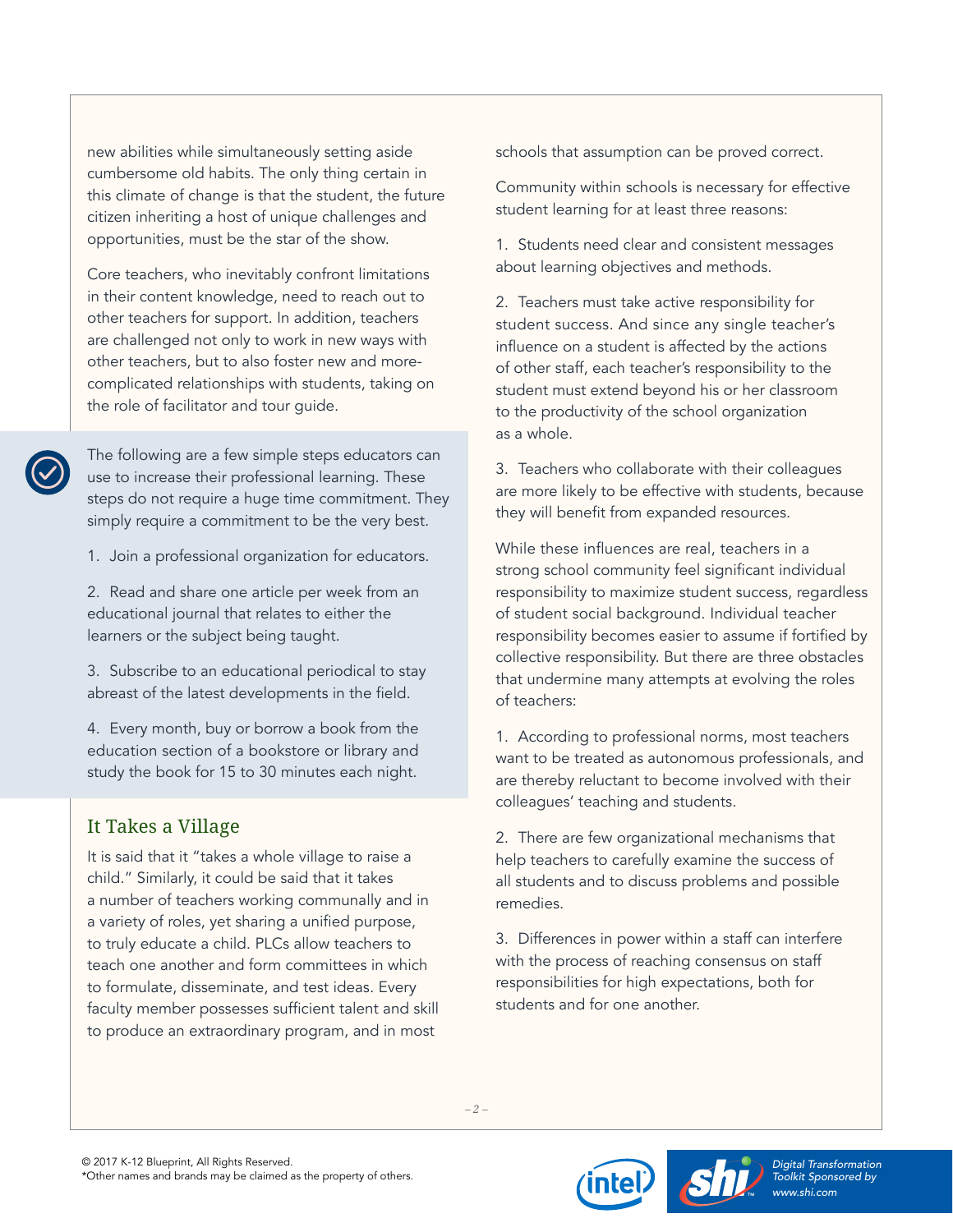Teachers value both giving and receiving help while conducting their work. Still it is often difficult to find enough time for teachers to work together. Specialization of academic subjects and other school services such as counseling, special education, and bilingual instruction can create additional roadblocks to productive collaboration.

Researchers and reformers can't afford to overlook the impact of decisions and actions that teachers working together in some type of sustained professional contact take to improve school performance. This collective reflection, development of standards, and expectations and formulation of plans for action are major hallmarks of a welldeveloped professional community.

A school-based professional community can offer support and motivation to teachers as they work to overcome the tight resources, isolation, time constraints, and other obstacles they commonly encounter in today's schools. Within a strong professional community, for example, teachers can work collectively to set and enforce standards of instruction and learning. Instead of obeying bureaucratic rules, faculty members act according to teachers' norms of professional behavior and duty. This also creates room within the school structure for principled disagreement and discussion on different issues, which can add to teachers' professional growth.



 Professional communities are strong when the teachers in a school demonstrate five critical elements:

1. Members of the community talk about their situations and the specific challenges they face. Together, they critique themselves and the school as well as develop a set of shared norms, beliefs, and values that form a basis for action.

2. Teachers share, observe, and discuss each other's teaching methods and philosophies. By sharing practice, teachers learn new ways to talk about what they do, and the discussions kindle new relationships.

3. Teachers are focused on student learning. They assume that all students can learn at reasonably high levels, and that teachers can help them. Within a strong professional community, this focus is not enforced by rules but by mutually felt obligation among teachers.

4. A strong professional community encourages teachers to work together, not only to develop shared understandings of students, curriculum, and instructional policy, but also to produce materials a nd activities that improve instruction, curriculum, and assessment for students.

5. Teachers joined in a professional community affirm their common values concerning critical educational issues. These values can address children and their ability to learn; priorities for the use of time and space within a school setting; and the proper roles of parents, teachers, and administrators.





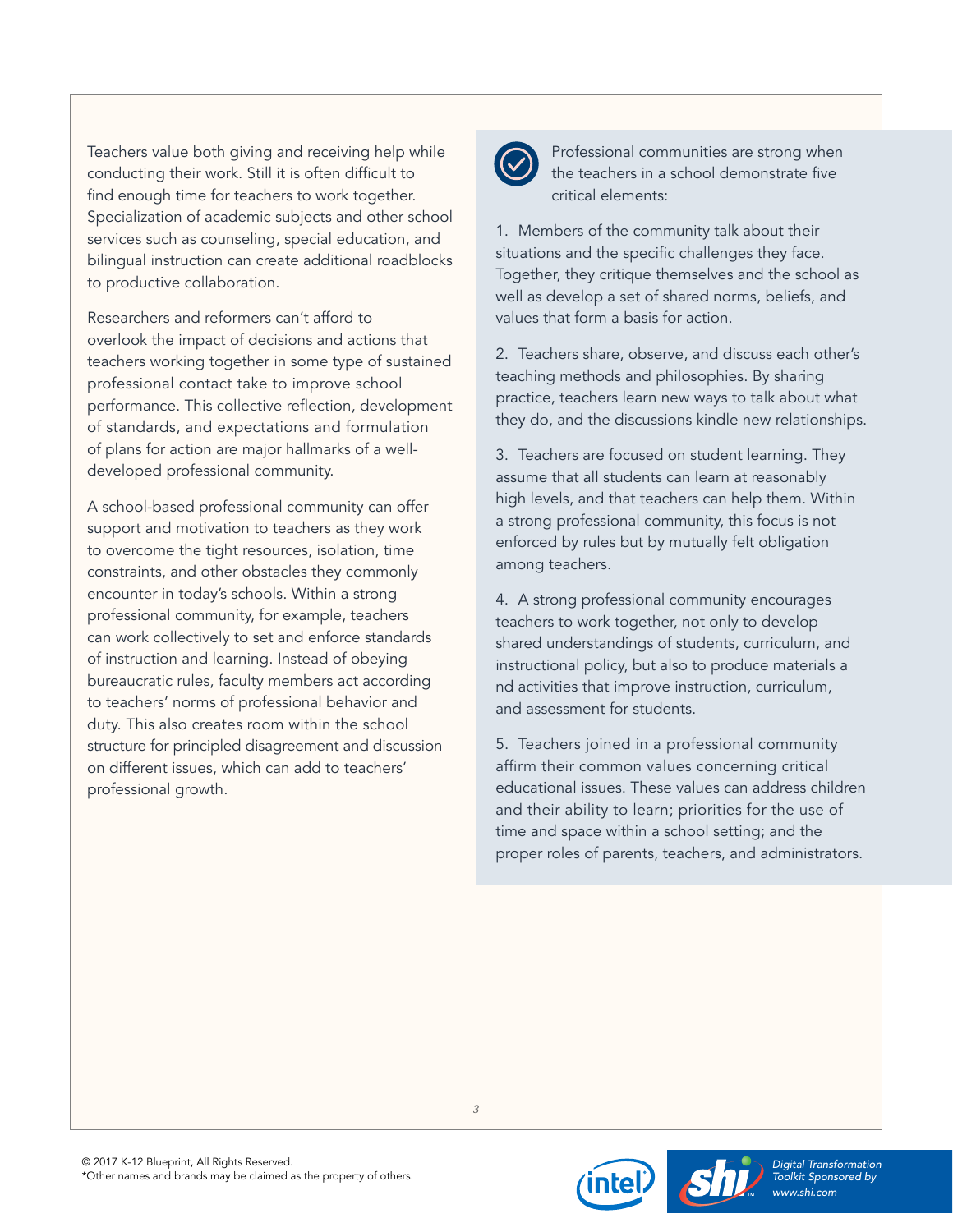Several conditions must be met in order for a professional community to develop and grow within a school. These conditions include the following:

- Time to Meet and Talk: There must be support within the school for teachers who want to take risks and try new techniques and ideas. There should be almost daily opportunities for discussion among small groups with common interests as well as regular meetings among the entire faculty. Such periods must be built into the school's schedule and calendar in a way that gives teachers opportunities to consider critical issues in a reflective manner.
- Physical Proximity: Schools can increase teacher contact by creating team planning rooms or other common places for discussion of educational practices. In schools where classrooms are close together and "open door" policies are supported, teachers find it easier to work together and to gain new insight into their own practices.
- Interdependent Teaching Roles: It's important for schools to create recurring formal situations in which teachers work together. Examples include team teaching and integrated lesson design. The team provides a lasting, substantial structure for sustained communication based on shared goals. As teachers work together, they develop a sense of community and a greater sense of effectiveness.
- Communication Structures: The development of a professional community requires structures and opportunities that encourage an exchange of ideas, both within and across such organizational units as teams, grade levels, and subject departments.
- Teacher Empowerment and School Autonomy: Researchers suggest that teachers allowed to make decisions regarding their work feel more responsible for how well their students learn. The flexibility allows them to respond to the specific needs they see.
- Openness to Improvement: Teachers must feel they are supported in their efforts to learn more about their profession and to make decisions based on that new knowledge.
- Trust and Respect: Teachers must feel they are honored for their expertise within the school as well as within the district. Respect, trust, and a shared sense of loyalty build professional commitment and the cooperation required for collaboration and shared decision-making.
- Cognitive- and Skill-Based: Structures such as peer counseling can spread that expertise among faculty members, and can thereby help marginal or ineffective teachers improve.
- Supportive Leadership: Leadership is needed to keep the school focused on shared purpose, continuous improvement, and collaboration. Communications from the school's leadership will set the tone for the school.
- Socialization: As schools recruit and socialize new teachers, there must be a mechanism for passing along the school's vision to the newcomers. Staff must impart a sense that new teachers are an important and productive part of a meaningful collective.